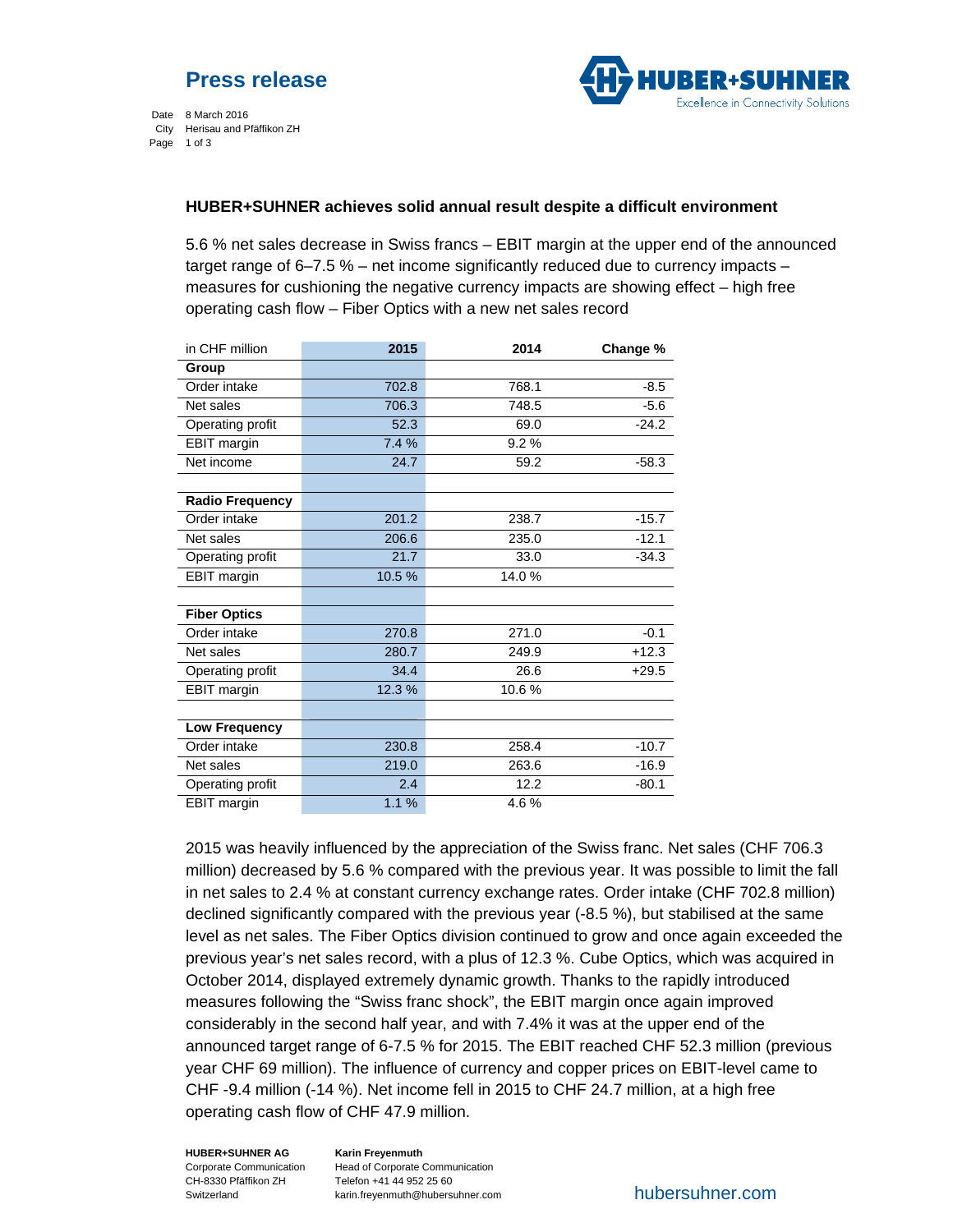



Date 8 March 2016 City Herisau and Pfäffikon ZH Page 2 of 3

**Communication market continued to grow – transportation and industrial declined** 

The communication market gained slightly, thanks in particular to high growth rates in India and South-East Asia. In addition, Cube Optics, acquired in October 2014, grew very successfully. The demand for solutions for data centers and access networks also rose significantly. Net sales amounted to CHF 340.5 million, corresponding to an increase of 3.1 % compared with the previous year.

In the transportation market, which is heavily influenced by project business, net sales (CHF 202.2 million) declined by 14.2 % compared with 2015. Large-scale projects commissioned by Chinese railway manufacturers were delayed, and various projects in Europe came to an end. New orders secured in various countries and a book-to-bill ratio of over 1 signal an improvement of the situation in this important market. The automotive market saw a marked increase in order intake, while net sales fell, primarily for currency reasons.

Net sales in the industrial market (CHF 163.6 million) declined by 10.3 % during the past year. While demand in the Aerospace+Defense market segment improved, Test+Measurement weakened last year. As in all areas, this was added to by the currency effect and repeated base effect from the now insignificant solar market segment.

# **Double-digit margin despite reduced net sales for the Radio Frequency division**

Radio Frequency had to cope with a fall in net sales of 12.1 % to CHF 206.6 million in 2015. Order intake reached CHF 201.2 million. Thanks to consistent cost management, pleasingly the EBIT margin could be kept in the double-digit area at 10.5 %. In 2015, significant design-in successes were recorded for innovative radio frequency products: with V+E band antennas for mobile telephony, board-to-board connectors within the communication and industrial markets, the SENCITY antenna family in the transportation market, as well as high-performance coaxial cables in the Aerospace+Defense market segment. The integration of HUBER+SUHNER Astrolab into the global sales network is also showing increasingly positive results.

**Fiber Optics surpasses the previous year's net sales record and further improves profitability**

With striking growth of 12.3 %, the Fiber Optics division once again generated record net sales (CHF 280.7 million). At CHF 270.8 million, order entry was in line with the previous year's level. The EBIT margin increased to 12.3 % (previous year 10.6 %). The HUBER+SUHNER Cube Optics subsidiary acquired in 2014 was successfully integrated and exceeded the high expectations regarding net sales and profits. The strong position in the development of mobile communication infrastructure towards the Long Term Evolution (LTE) standard was expanded to more countries. Following its disappointing development in previous years, the Fiber to the Home business also showed pleasing growth. The strategic development of the data center market segment took a major step forward.

# **Downturn in the Low Frequency division – countermeasures initiated**

With its high share of net sales in the euro region and a large proportion of its costs in Swiss francs, the Low Frequency division was hit particularly hard by the currency upheavals. Additionally, there was a notable decline in railway business. Net sales fell to CHF 219.0 million (-16.9 % compared to the previous year). The order intake of CHF 230.8 million was more than 5 % above net sales. Profitability was also affected by the challenging business situation; however it remained in the profit zone with an EBIT of CHF 2.4 million. Various measures to strengthen profitability long-term were implemented in 2015, with the reorganisation in Switzerland and the sale of the fiber composite

**HUBER+SUHNER AG**  Corporate Communication CH-8330 Pfäffikon ZH Switzerland

**Karin Freyenmuth**  Head of Corporate Communication Telefon +41 44 952 25 60 karin.freyenmuth@hubersuhner.com hubersuhner.com hubersuhner.com